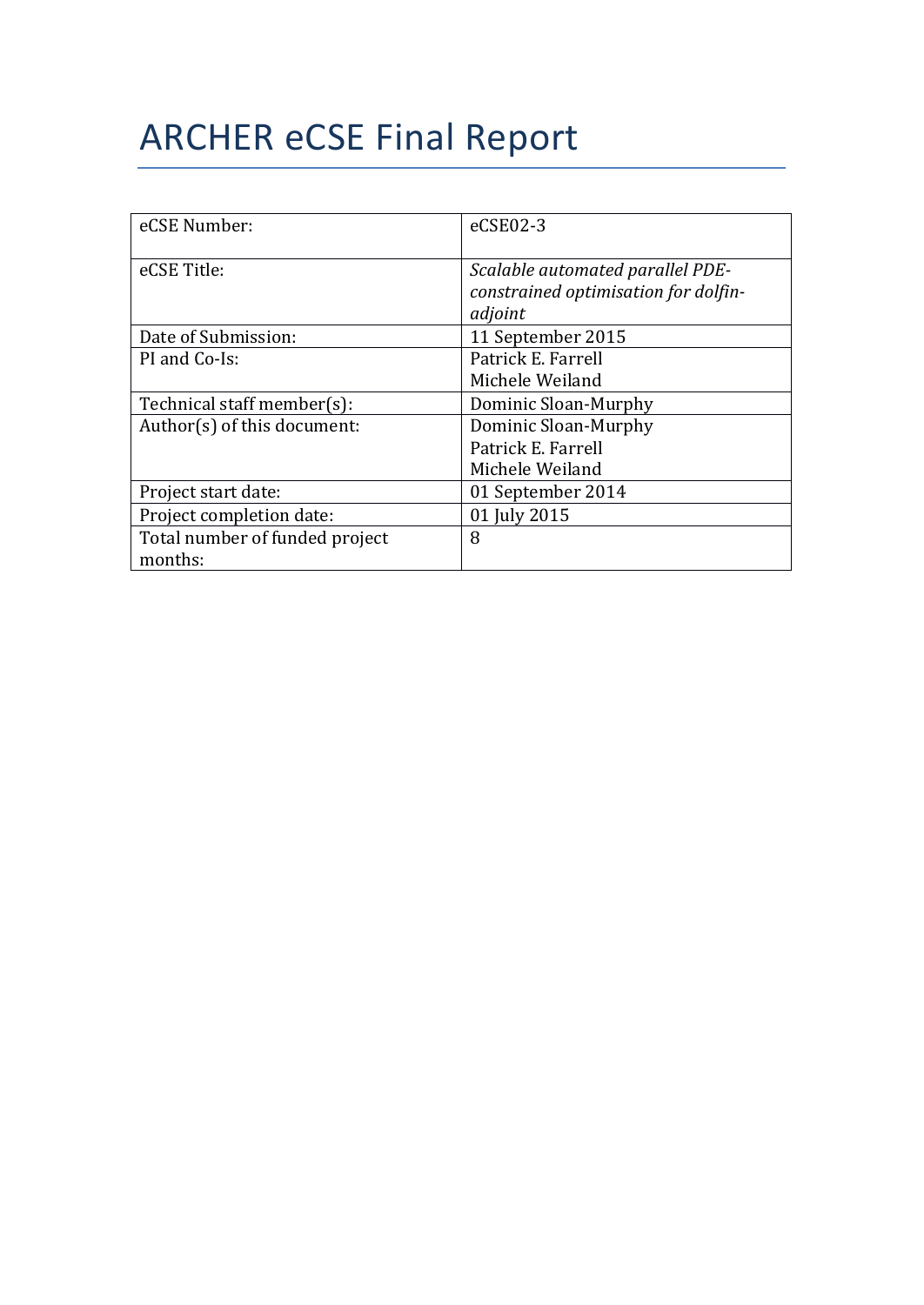## **Publishable Summary**

#### *1.1 Achievement of objectives*

The project objectives were divided into four work packages, each with an associated deliverable. Success is measured by the quality and completeness of these deliverables.

**Work package 1** Parallel nonlinear optimisation using PETSc **Deliverable** dolfin-adjoint with support for the optimisation algorithms in PETSc **Achievement** Successfully delivered:

- dolfin-adjoint with a user interface to PETSc/TAO optimisation algorithms employing petsc4py.
- dolfin-adjoint with refactored interface and test suite for optimisation packages IPOPT and Optizelle, consistent with the new PETSc functionality.

During the project, we realised that we had a major opportunity to dramatically improve the performance of the optimisation algorithms in PETSc. The optimisation algorithms, like all other open-source algorithms, formulate the optimisation problem in  $R^n$ n, using the Euclidean inner product to measure distances, angles, convergence, etc. Dr Farrell realised that by modifying the optimisation algorithms to use an appropriate function-space inner product (e.g.  $L^2$ , or  $H^2$ ), *mesh independence of the optimisation algorithm* could be achieved: the number of optimisation iterations would remain constant as the mesh is refined, rather than increasing with mesh size.

This was deemed of great interest and importance, and effort was therefore redirected from other WPs to support the implementation. As will be seen later, this work has had a dramatic impact on our ability to solve large problems. As a result of this redirection, the following additional deliverables were attained:

- Mesh-independent convergence support added to LMVM, BLMVM, NLS and NTR optimisation algorithms in PETSc.
- New Python bindings for associated functions.

**Work package 2** Parallel I/O **Deliverable** dolfin-adjoint with parallel I/O checkpointing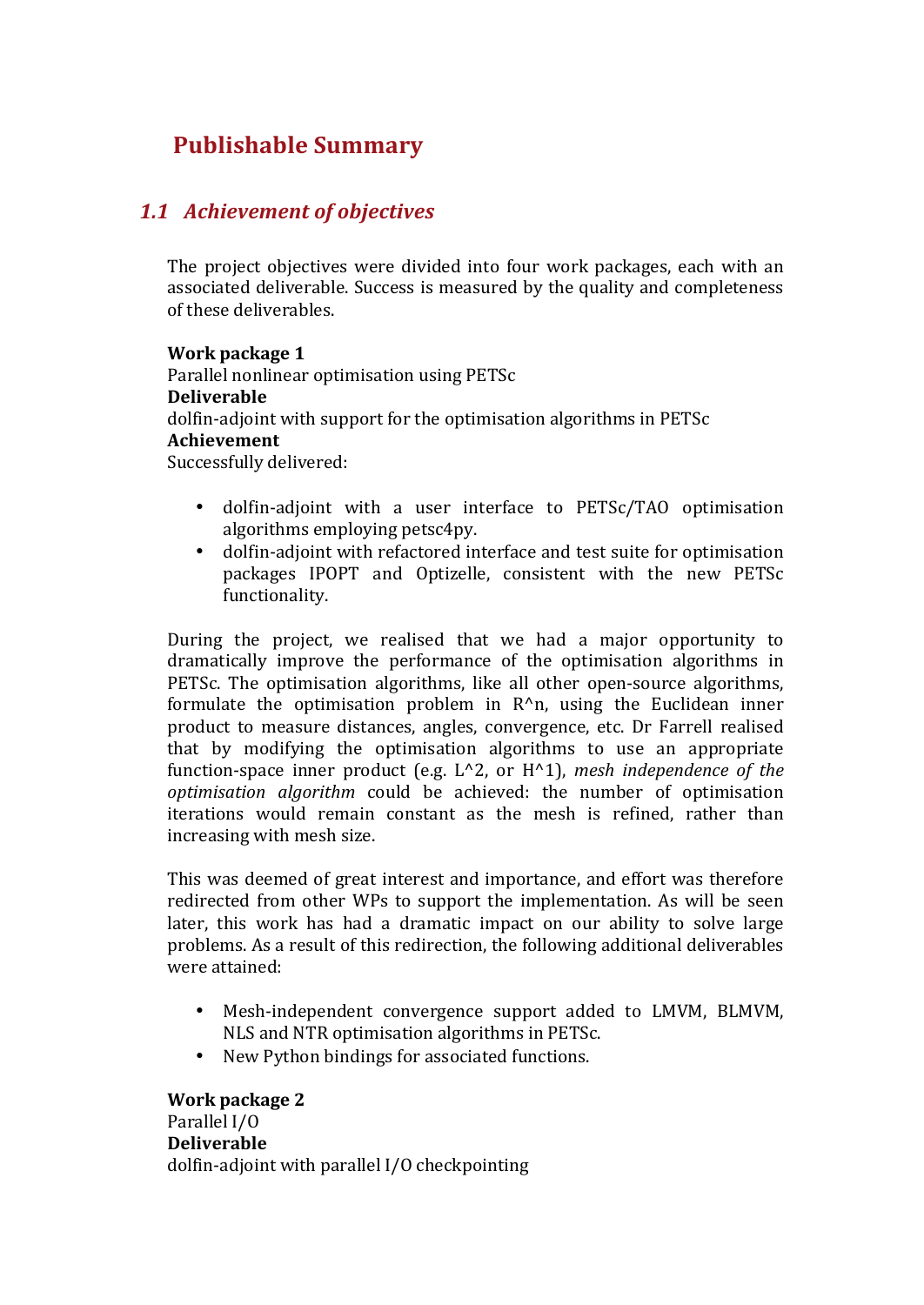#### **Achievement**

Successfully delivered:

dolfin-adjoint with existing XML-based checkpointing replaced with a parallel HDF5 alternative.

**Work package 3** Memory optimisation **Deliverable** Memory optimised dolfin-adjoint **Achievement** Not delivered: effort redirected to WP1.

**Work package 4** Benchmarking and Report **Deliverable** Final eCSE report **Achievement** Collected in this document

#### *1.2 Project description*

The dolfin-adjoint package enables the automated optimisation of problems constrained by partial differential equations (PDEs). These problems are ubiquitous in engineering with examples including the design of wings to maximise lift, identification of the optimal placement of marine turbines for renewable tidal energy, the design of the cheapest bridge that will support its load, and the imaging of underground structures for petroleum exploration.

Prior to this project, dolfin-adjoint was limited to serial optimisation libraries with no concept of parallel linear algebra. Data was therefore required to be shared with all ranks and optimisation calculations performed redundantly. Now, the software is equipped with a Python-based interface to the parallel algorithms included in PETSc (the "Portable, Extensible Toolkit for Scientific Computation"), thereby eliminating the performance penalty associated with gathering the data and lifting the upper bound on the size of problems able to be considered.

The algorithms within the PETSc TAO (Toolkit for Advance Optimization) module were themselves extended to improve the efficiency of their solves. Specifically, the ability for a user to provide a Riesz map for the important LMVM, BLMVM, NTR, and NLS [1] solvers was added, allowing for use of a more appropriate inner product for a problem and enabling mesh-independent convergence, i.e. the number of iterations no longer depends on the complexity of the mesh.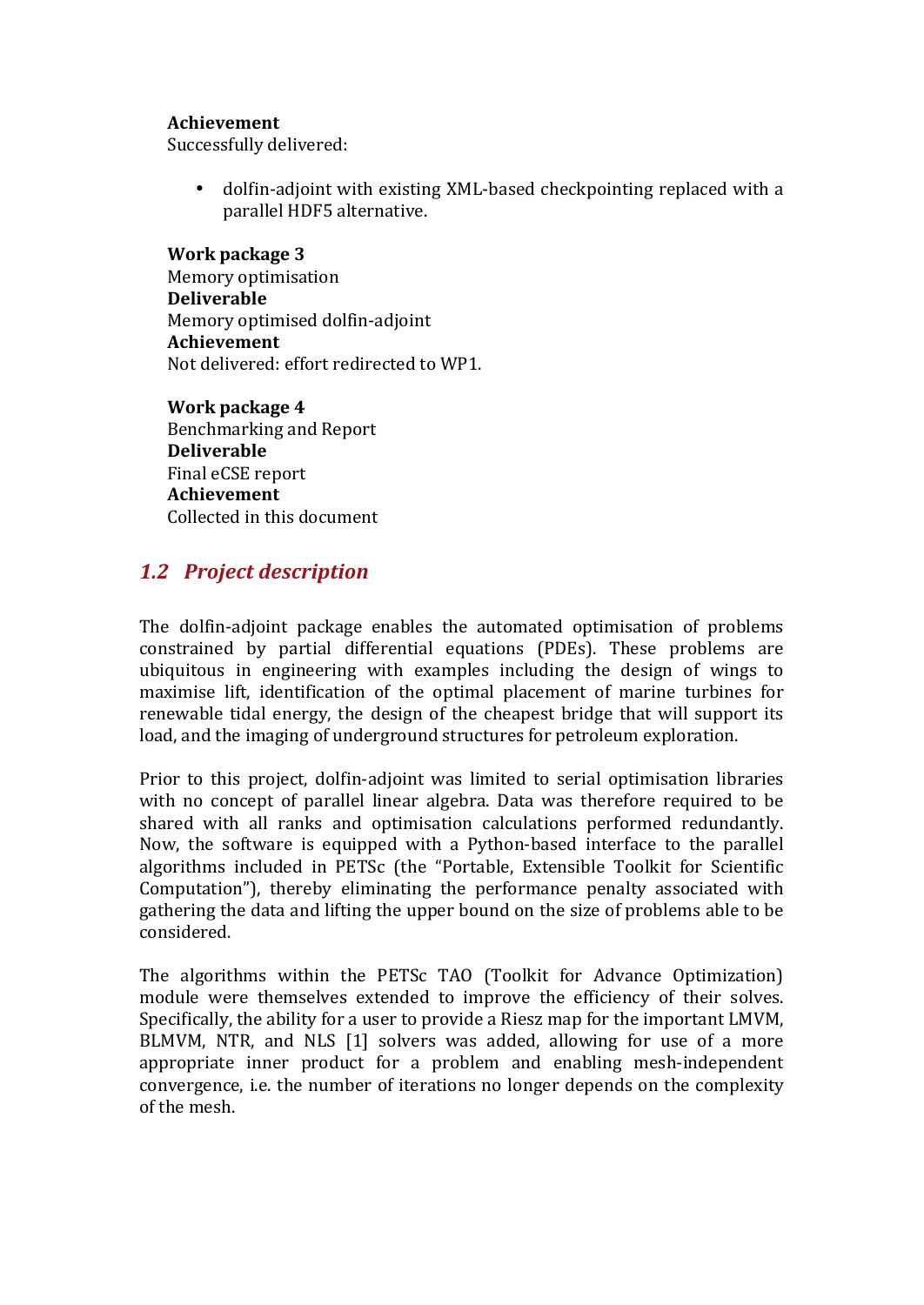This addition has had a dramatic effect on the performance of said solvers. Results for the Poisson mother problem [2] with a given mesh at various levels of random refinement, are provided in Table 1-1 below.

| <b>Number of random</b><br>refinements | <b>BLMVM</b> Iterations<br>required for original<br>algorithm | <b>BLMVM</b> Iterations<br>required for new<br>algorithm |
|----------------------------------------|---------------------------------------------------------------|----------------------------------------------------------|
|                                        | 565                                                           |                                                          |
|                                        | 1095                                                          |                                                          |
|                                        | Failed at 1463                                                |                                                          |
|                                        |                                                               |                                                          |

**Table 1-1: Effect of Riesz**

As an illustrative example of the improvement in efficiency, Figure 1-1 and Figure 1-2 give a visualisation of the convergence for the Poisson mother problem after 40 BLMVM iterations on a given mesh without the Riesz map specified and 3 iterations with the map correctly set.



**Figure 1-1:** 40 iterations without Riesz **Figure 1-2:** 3 iterations with Riesz



To the best of our knowledge, no other open-source package has managed to attain mesh independence in the bounded case (BLMVM), making this a significant achievement.

Additionally, this project investigated the checkpointing  $I/O$  performance of dolfin-adjoint, necessary during simulations with long time horizons on platforms with limited memory.

The previous implementation gathered all data to a single root process which would write out in XML format. This was replaced with a scalable HDF5-based solution built on work from a previous dCSE project involving the implementation of parallel  $I/O$  for the FEniCS software package [3].

Looking at a sensitivity analysis of the heat equation on a Gray's Klein bottle, the results in Figure 1-3 were observed on ARCHER.

# 480 MPI ranks, base mesh 256x256, 192 time steps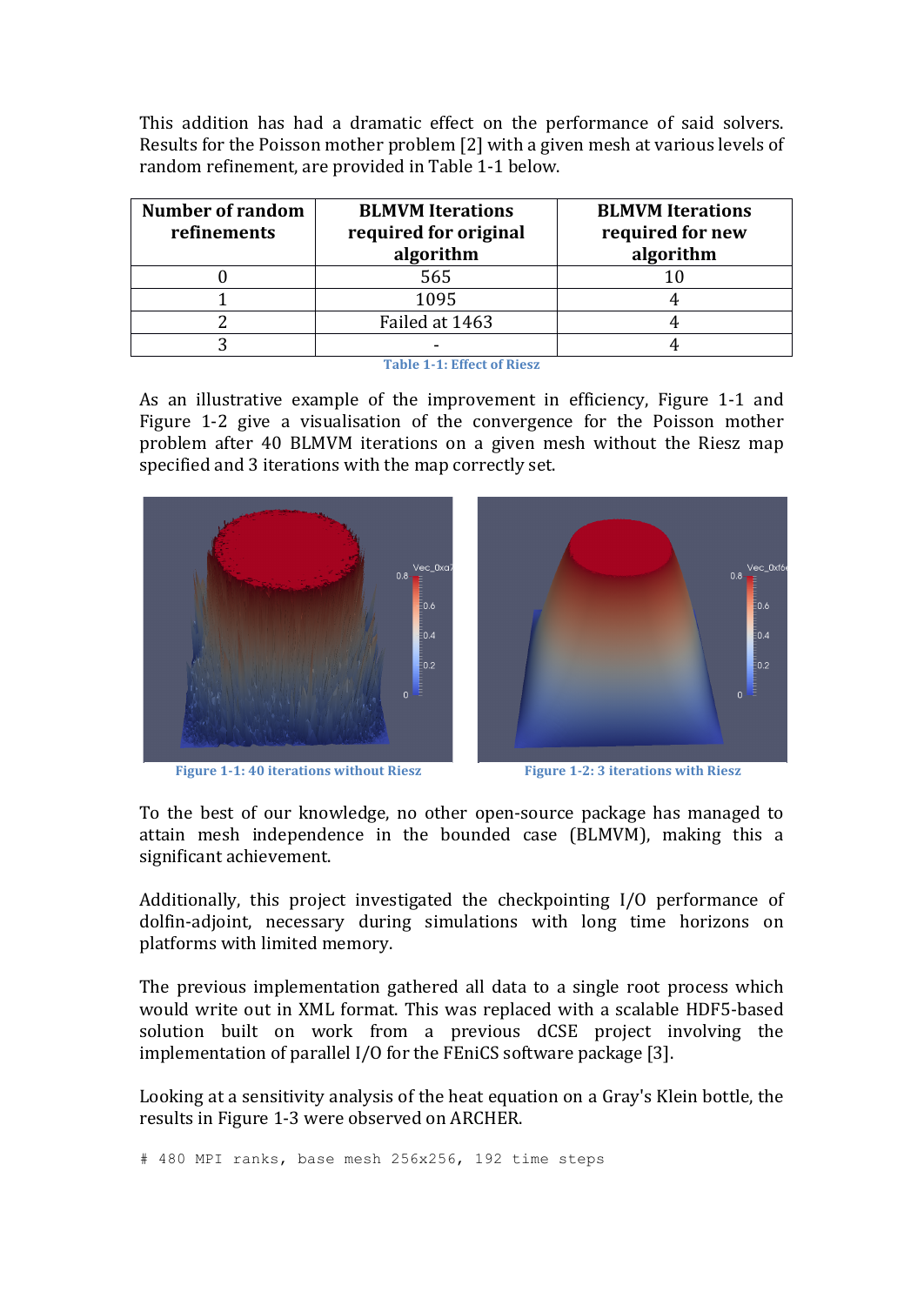

Figure 1-3: Klein Bottle Test - I/O Comparison

In this case, read times attain a speed up factor of approximately 3 with the new HDF5 approach while writes reach near 5 times faster. This opens the door to solving problems which have been bottlenecked by the limited I/O bandwidth of a single process or by the overheads of having to communicate all data to that single rank.

Links and References:

[1]: TAO 3.6 Users Manual, Retrieved 18 August 2015, from: http://www.mcs.anl.gov/petsc/petsc-current/docs/tao\_manual.pdf

[2]: Optimal control of the Poisson equation, Retrieved 18 August 2015, from: http://www.dolfin-adjoint.org/en/latest/documentation/poissonmother/poisson-mother.html

[3]: University Distributed CSE Project Report Expressive and scalable finite element simulation beyond 1000 cores, Retrieved 18 August 2015, from: http://www.hector.ac.uk/cse/distributedcse/reports/UniDOLFIN/UniDOLFIN/ dcse richardson wells.html

Project Website: http://www.dolfin-adjoint.org/en/latest/

## **1.3 Summary of the software**

All software outputs from the project have been merged into the master branches of the associated software, located at:

dolfin-adjoint (Primary) https://bitbucket.org/dolfin-adjoint/dolfin-adjoint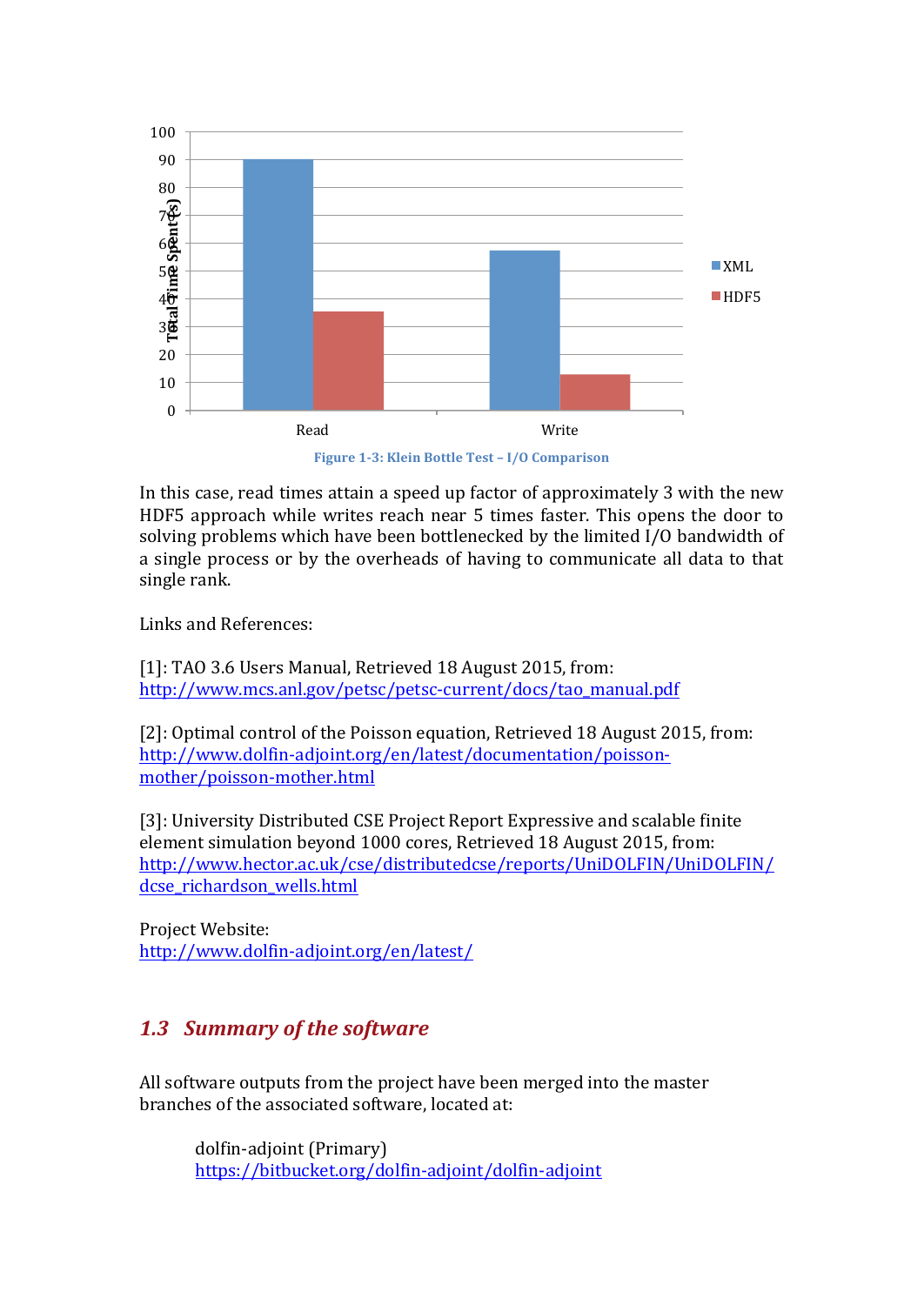**PETSc** https://bitbucket.org/petsc/petsc

petsc4py Fork https://bitbucket.org/petsc/petsc4py

A pull request was made to have changes merged into the main PETSc and petsc4py codebases. The work of the project has been accepted into the main "master" branch all codes involved.

The new functionality will be incorporated into a future PETSc release and made available to the entire user community.

On ARCHER, PETSc is fully supported and maintained by Cray. It is expected the version containing the output of this project will be installed as part of the regular update cycle of the Cray XE/XK Programming Environment. The enhanced petsc4py and dolfin-adjoint dependent on this release will subsequently be installed as central ARCHER packages.

Prior to this, ARCHER users will be able to access the software via the public repositories and employ the system development tools to install a local version for their own use.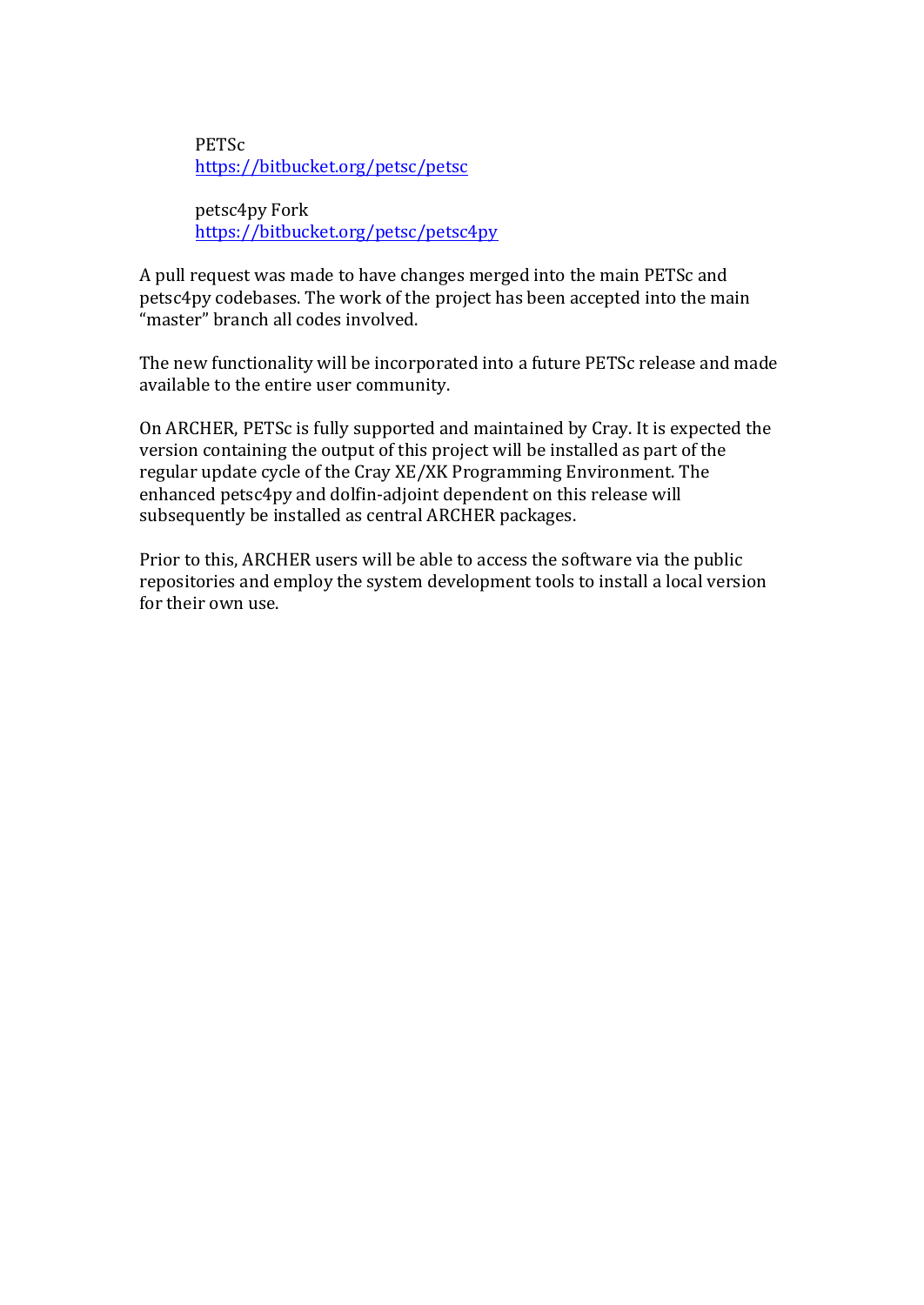# **Future science and impact**

## **2.1 Performance Improvement**

| Name of simulation and code:                                                                  | dolfin-adjoint: checkpointing I/O                                                                                                                   |
|-----------------------------------------------------------------------------------------------|-----------------------------------------------------------------------------------------------------------------------------------------------------|
| Description of computational runs<br>required:                                                |                                                                                                                                                     |
| CPU-time before eCSE work per<br>simulation (kAUs):                                           |                                                                                                                                                     |
| CPU-time after eCSE work per<br>simulation (kAUs):                                            |                                                                                                                                                     |
| Estimate of overall financial<br>saving/benefit:                                              |                                                                                                                                                     |
| Comment (including any assumptions,<br>number of users/runs estimates are<br>based on, etc.): | The XML-based checkpointing was<br>identified as a potential performance<br>bottleneck following the scalability of<br>the optimisation algorithms. |
|                                                                                               | An HDF5-based implementation was<br>completed before this bottleneck had<br>significant impact.                                                     |

## **2.2 Additional Functionality**

| Name of simulation and code:                                                              | dolfin-adjoint<br>PETSc/TAO                                                       |
|-------------------------------------------------------------------------------------------|-----------------------------------------------------------------------------------|
| Description of computational runs<br>required:                                            | Poisson mother optimisation problem,<br>16x32 mesh, level 2 random<br>refinement. |
| CPU-time before eCSE work per<br>simulation (kAUs) to reach a given<br>level of accuracy: | Failure at 1463 iterations                                                        |
| CPU-time after eCSE work per<br>simulation (kAUs) to reach a given<br>level of accuracy:  | Convergence at 4 iterations                                                       |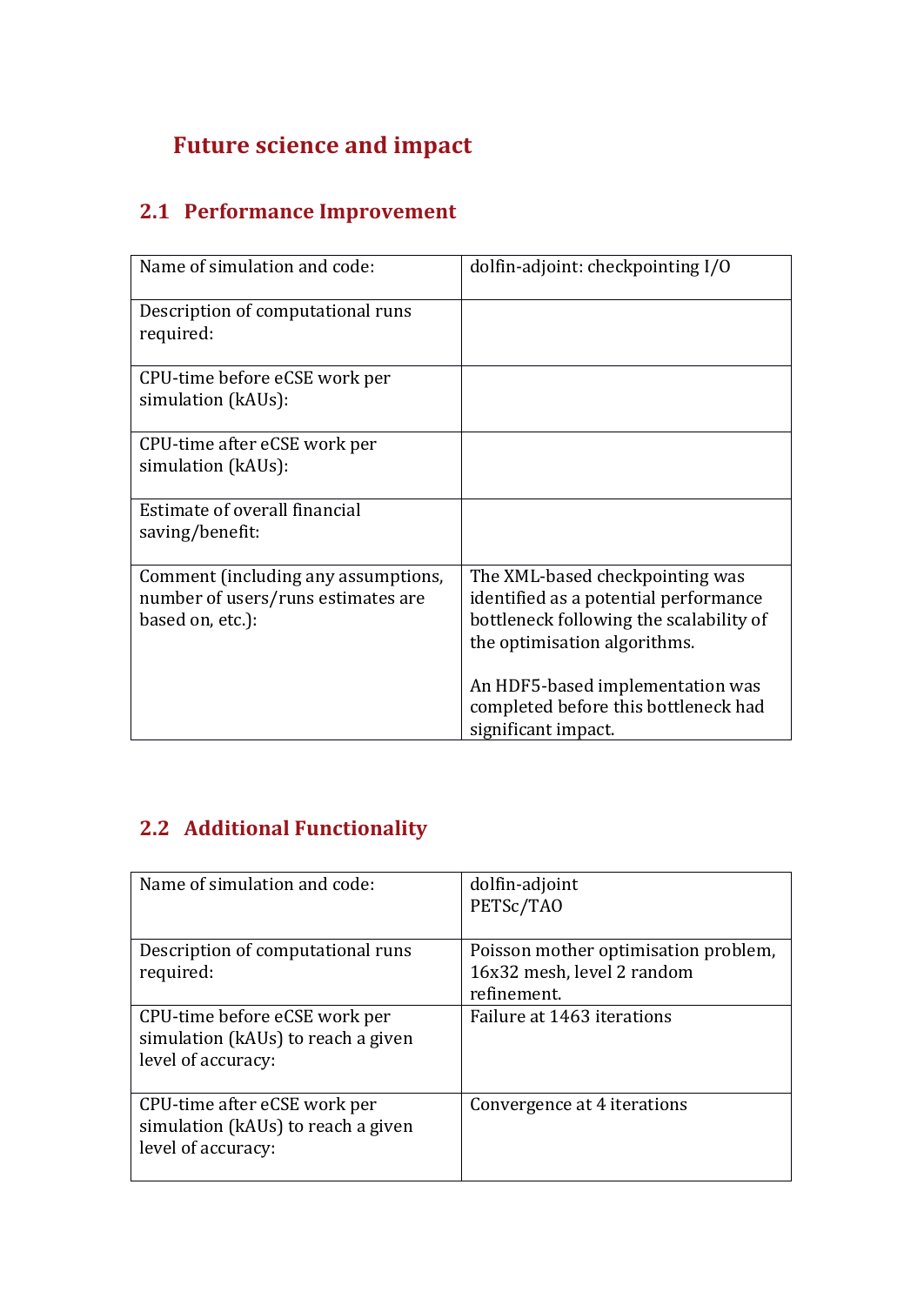| Estimate of overall financial<br>saving/benefit:                                              |                                                                                                                                                      |
|-----------------------------------------------------------------------------------------------|------------------------------------------------------------------------------------------------------------------------------------------------------|
| Comment (including any assumptions,<br>number of users/runs estimates are<br>based on, etc.): | New results can be achieved which<br>could not have been achieved before as<br>software is now using correct inner<br>product via the Riesz mapping. |

# **2.3 Sustainability of Software**

Comment:

| Action which has been made quicker<br>(e.g. porting of code, integration of new<br>feature): | Maintenance of test cases,<br>troubleshooting/debugging.                                                                                                                                                                                                                                                                                                                                                                                                                               |
|----------------------------------------------------------------------------------------------|----------------------------------------------------------------------------------------------------------------------------------------------------------------------------------------------------------------------------------------------------------------------------------------------------------------------------------------------------------------------------------------------------------------------------------------------------------------------------------------|
| Time taken before eCSE work per<br>simulation:                                               |                                                                                                                                                                                                                                                                                                                                                                                                                                                                                        |
| Time taken after eCSE work per<br>simulation:                                                |                                                                                                                                                                                                                                                                                                                                                                                                                                                                                        |
| Estimate of overall human effort<br>saving/benefit:                                          |                                                                                                                                                                                                                                                                                                                                                                                                                                                                                        |
| Comment (including any assumptions,<br>number of users estimates are based<br>on, etc.):     | The new interface to PETSc is<br>consistent with the interfaces to other<br>dolfin-adjoint solvers. Users can easily<br>switch between them with minimal<br>modification to their test cases, saving<br>much development time.<br>The link to PETSc increases the<br>potential user base significantly,<br>increasing the level of expertise<br>surrounding the software. Additional<br>avenues of support are now available<br>in the form of the very active PETSc<br>mailing lists. |

# **2.4 Usability** of software

| Action which has been made quicker        | Development of test cases.            |
|-------------------------------------------|---------------------------------------|
| (e.g. compilation of code, integration of |                                       |
| new feature):                             |                                       |
|                                           |                                       |
| Time taken before eCSE work per           | Significant work required to manually |
| simulation:                               | interface the package with petsc4py.  |